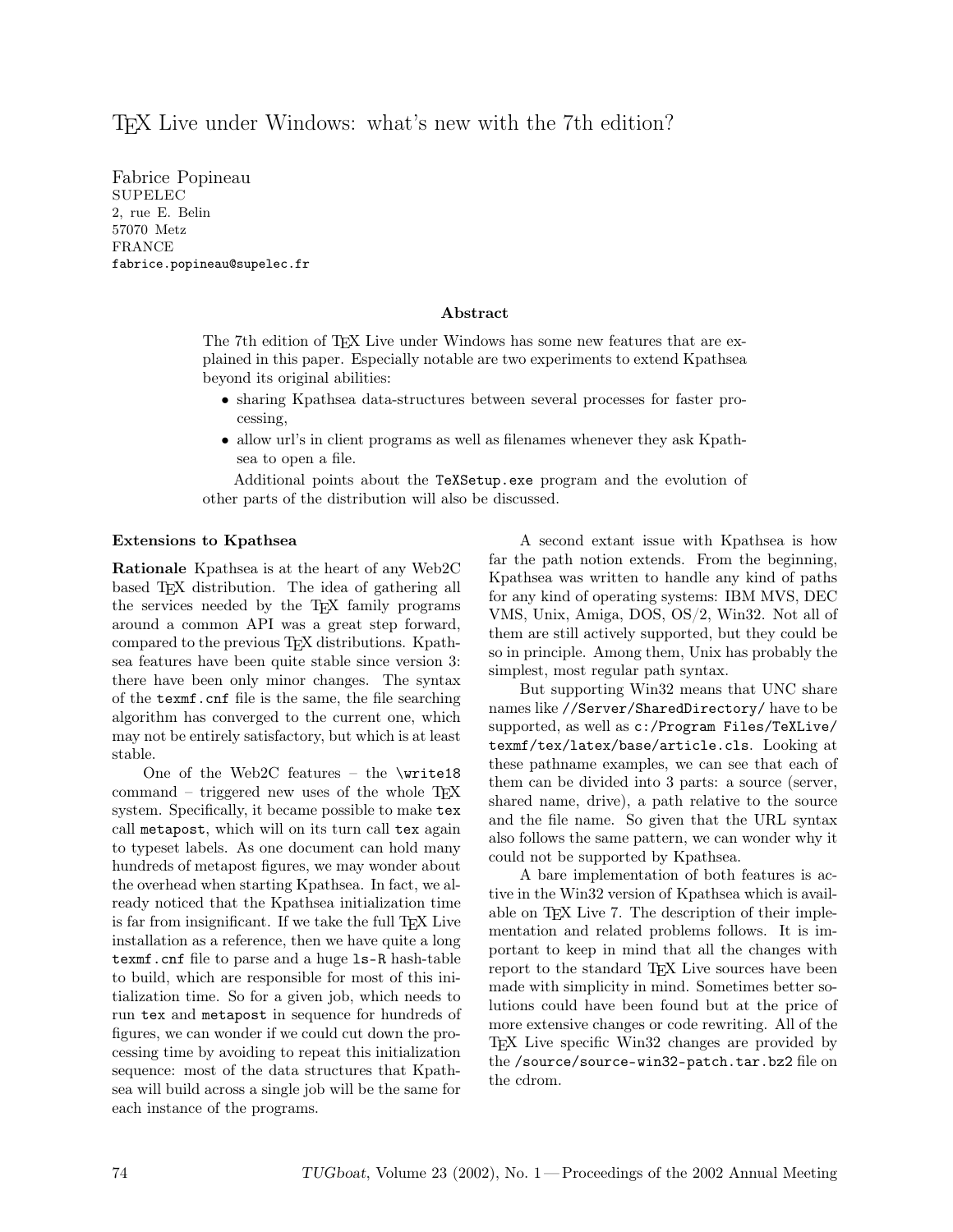Extending the "path" notion What do we want to achieve in extending Kpathsea towards the Internet? The basic usage could be something like this:

#### \includegraphics{http://server.net/image.jpg}

It could also be interesting for files included in a document to be taken from the Internet. We can wonder how long such a url might last (the Internet is moving so fast), but in the meantime more and more people are processing XML documents using TEX and so it can be useful to retrieve XML fragments off the Internet. Given this, we need to cope with only 3 kinds of url's: file://, ftp://, http://. The others are not useful. The first one is not a problem because it is only syntactic sugar for local files.

So we want at least that any file opened for reading by T<sub>F</sub>X can be replaced by an ftp:// or http:// url. What does this imply from the file point of view? Playing with remote files introduces unknown behaviour because the files may not be available. Moreover, both ftp and http protocols have different features. The http protocol allows for retrieving file information (availability, size) without transferring the actual file, whereas the ftp protocol cannot feasibly do this.<sup>[1](#page-1-0)</sup>

The simplest solution for implementing remote file access is to use a third party library that downloads the file locally. Downloading the file at opening time will ensure future availability. All the remote files are given temporary names and the association between url's and temporary names is stored in a hash-table. When Kpathsea exits, all such temporary files are removed. This is far from optimal, but safe enough for testing the feature. We could enhance the process by managing a cache of downloaded files, avoiding download of files that are already present unless they are too old and so on, but this is probably not a job for Kpathsea: if such a feature has to be used intensively, then it would be better to have a high-performance cache system for your whole Internet connection.

The question is now the following one: where to hook in the function that will retrieve remote files? Given that we essentially expect TEX and friends to be the programs using remote files, we could hook into the web2c/lib/openclose.c file which holds the input/output functions for TEX programs. However there are also reasons to hook inside Kpathsea:

• we need to extend path parsing and this is Kpathsea job;

- we can wonder about the opportunity of making Kpathsea Internet aware and be able to set up a remote texmf tree for example;
- other programs than T<sub>E</sub>X engines could benefit from this feature;
- under Win32, it is easier to replace kpathsea. dll if we want to enhance it or fix it.

So we chose to make the changes inside Kpathsea rather than inside the T<sub>E</sub>X engines. The internals of Kpathsea have already a few macros and functions used to parse various kinds of paths, so adding a couple of macros and a few cases inside these functions was easy. Given the fact we want to download remote files as soon as they are accessed, we trap the fopen() call and hook file downloading there. This way, any Kpathsea file can be replaced by a url. This is enough to provide absolute remote file retrieval. However it is not enough yet to provide remote file searching. This would require to trap also the opendir() and readdir() calls. Although internet aware versions of these calls are provided by the Win32 WinInet API, this change has not been implemented  $yct^2$  $yct^2$ .

The only remaining problem was to find a reliable library to download files. There are several choices:

- libwww the W3 Internet protocol library, which is Unix and Win32 compatible. After quick testing under Win32, file downloading was unreliable and blocked sometimes. Moreover, even after careful documentation reading, we have never found out how to display download progress, although it is said to be possible;
- libcurl this library is provided together with a command line tool and seemed to be very handy. It has been confirmed at least under Win32 where it worked like a charm at first try;
- wininet the Microsoft Internet library provided with Internet Explorer 5 and later. This is solid and has a high-level API, but Win32 only;
- sockets raw protocol handling is possible too but if we want reliability, better to rely on some higher level library.

Ideally, it should be possible to plug any new library into the system and choose the one used from texmf.cnf. We need only one function to ensure the compatibility layer:

int get\_url\_to\_file (

/\* the url of the file to download \*/

<span id="page-1-0"></span><sup>1</sup> Retrieving the file size requires parsing a directory listing, but there is no standard for this listing.

<span id="page-1-1"></span><sup>2</sup> In fact, because of the overhead introduced by initializing ls-R hash-tables for a remote texmf tree, this could be interesting in the larger framework of a Kpathsea server. See Karel Skoupy's talk on this topic in this same proceedings.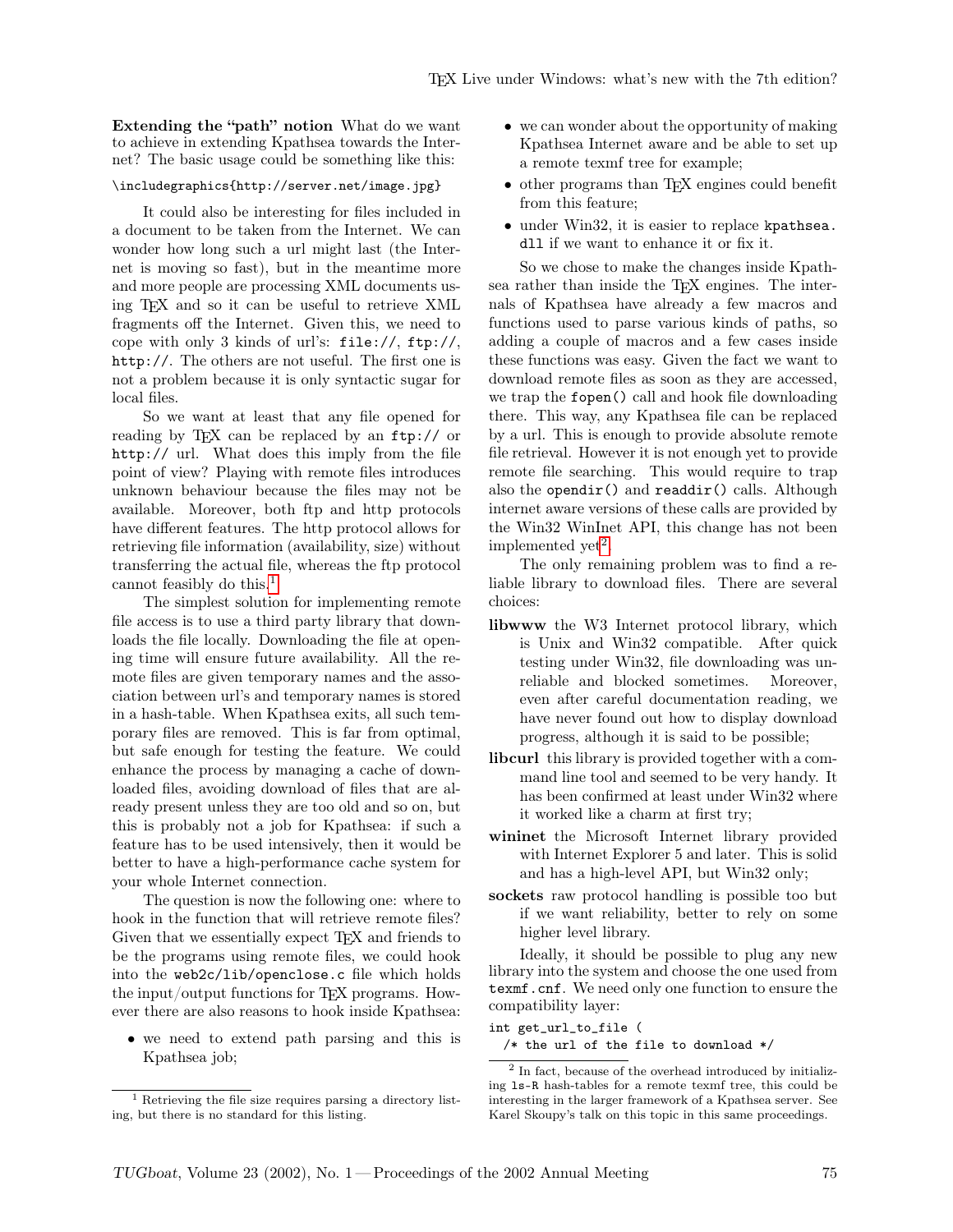```
char *_url,
/* the temporary filename */
char *_filename,
/* if we know the file size */
int expected_size,
/* the function to log the download */
pfnLog log,
/* the function
   to report download progress */
pfnProgress progress,
/* the download method to use */
int method
                  );
```
According to the method selected one or another library will be used to download the file. Currently, wininet is hardwired as the selected method but work is under progress to provide the same feature with libcurl under Unix and as an alternative to wininet under Win32.

The feature works quite well and is easy to use. Enhancing it will require a careful analysis of its uses. For example, it is common usage to open a file to test its availability. In this context, the file will be downloaded unconditionally, which we might want to avoid.

Kpathsea and reentrance The initialization time problem would have been easily solved if Kpathsea had been reentrant, but this is far from being the case. Kpathsea has been designed for quite a few years now and that feature was certainly not given a high priority if envisaged at all. Making Kpathsea fully reentrant is certainly not an easy task without major rewriting: that would mean for example that different programs – say latex and context – could call it simultaneously to look for files and it would be able to answer both of them. For the moment, unfortunately, the calling program, upon which search paths depend, is defined at initialization time, and the current data structures make it difficult to redefine it afterwards.<sup>[3](#page-2-0)</sup>

Another point with initialization time is that it is even longer under Win32 because the file systems (FAT32, NTFS) are case-insensitive (though they preserve case). Hence, filenames read from the ls-R files are stored in the hash-table after conversion to uppercase. But since Win32 is able to handle Unicode and MBCS, the conversion realized by the function toupper() is as slow as you might expect (it has been measured several times slower than the same function provided by the GNU C library which did not handle MBCS or Unicode).

Solving our startup time problem is, however, quite simple. All we need is to prevent Kpathsea from rebuilding all of its hash-tables across a single run of several Kpathsea-linked programs. Here is the list of these hash-tables:

- 1. configuration parameters, essentially every variable/value pair read from the texmf.cnf file;
- 2. ls-R database, the huge (around 40000 for TEX Live) list of filenames and paths;
- 3. alias database, this is a list of alias names for a few files;
- 4. fontmap database;
- 5. links database, this is internal data used to accelerate the recursive search on paths;
- 6. symbols database, this is the list of pairs of variables and values used to emulate the various mktex... shell scripts in C (Win32 specific);
- 7. remote files database, the remote files that have been downloaded from the Internet and stored locally under a temporary name (see previous section).

Storing all these hash-tables into a shared memory block allows us to avoid rebuilding them. If the block does not exist yet, it is then initialized. If it is there, then we can bypass Kpathsea initialization and use the already built hash-tables. Managing a shared memory block has some drawbacks however:

- the shared memory block is allocated once and for all, all you can do after it is built is release it; it is not extensible. This is because it needs to be allocated at the maximum size that will be needed, or else it is quite inefficient to resume from the situation (see below);
- all pointers must reference data relative to the beginning of the shared memory block: there is no way to know the address of this block for each of the processes using it;
- none of the standard malloc facilities (malloc, free, realloc) are provided to play with memory inside this shared memory block. Fortunately, managing the hash-tables only requires that we allocate memory. Although occasionally we might need to remove an item from a hash-table, we can safely ignore freeing this memory because the situation does not occur frequently.

Managing data inside the memory block required a few changes to Kpathsea functions. All data are reallocated inside the shared memory block, so there is no point in storing a pointer to preallocated memory as was the case in a few places. When using the hash-tables, all values returned are

<span id="page-2-0"></span><sup>3</sup> Actually, it can be done and the C version of the fmtutil.exe program does it, but it can work only in limited cases.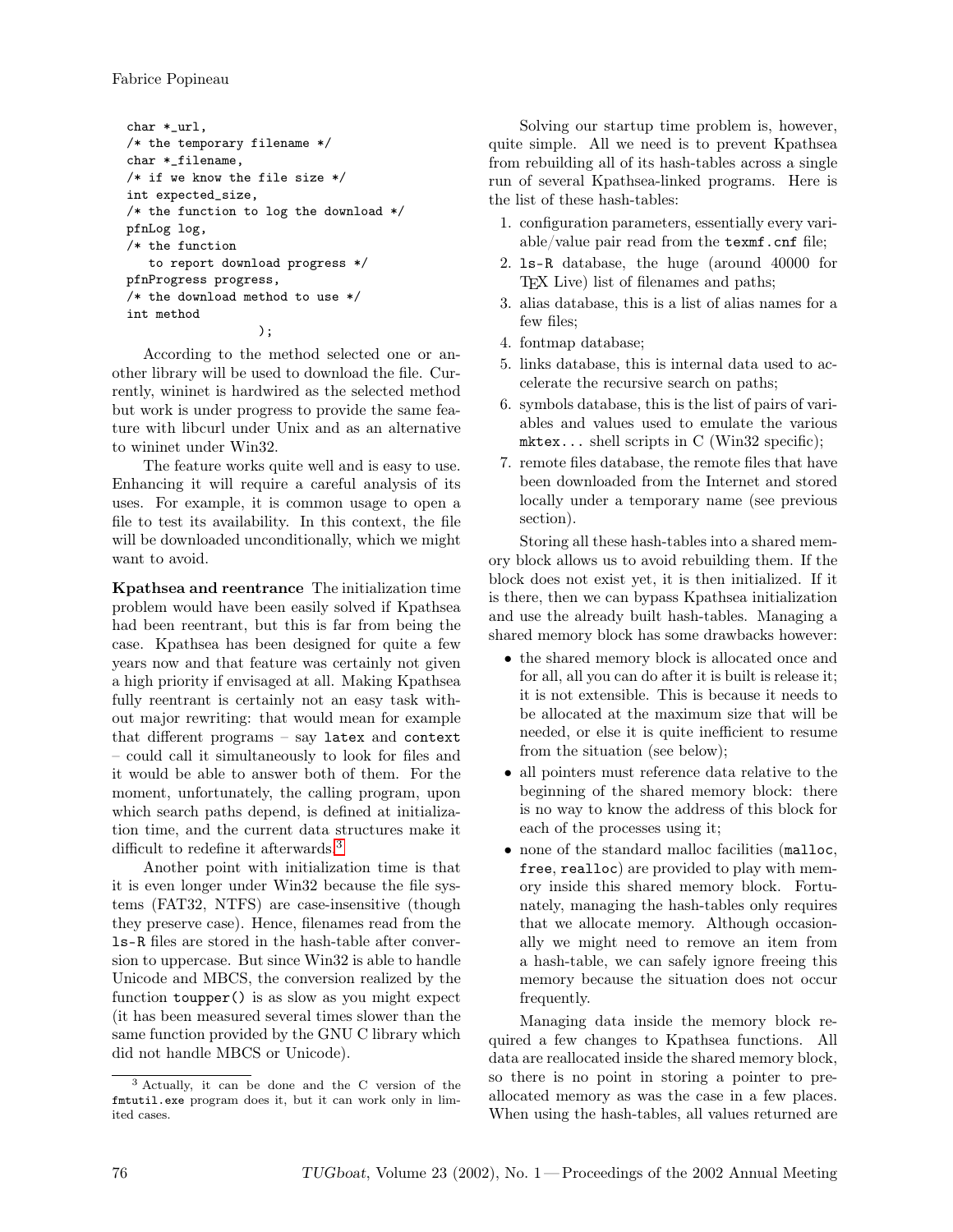const char \*: it is the user's responsibility to duplicate them to become writable. All of this has been done by introducing a new module replacing the kpathsea/hash.c one, with a slightly different, more regular API for the hash-tables functions. Then, all the calling functions were adapted to this new API. Managing relative pointers inside the shared memory block has been done by macros, but all pointers returned by the hash-tables function are absolute addresses inside the virtual process space.

Shared memory blocks are not easily extendable. Given that our block is identified by its name, extending it requires allocating a second one with a new name, copying data from the old one to the second one, releasing the old one, creating a third one with the old name but larger than the first one, and finally copying the data from the second one to the third for the second time! Moreover, allocating a new block supposes we can propagate the new base address which can become tricky. In fact, we are only able to extend the shared memory block at initialization time (so no propagation needed) using the previous mechanism. Shared memory block extension will occur only if the block is filled when reading the hash-tables, or if there is not enough free space after initialization is done.

The mktexupd program has been enhanced to add directly the new file inside the already loaded hash-tables because it is merely an addition to the existing list of files. But to cleanly allow to rebuild all data structures for mktexlsr while the shared block is loaded would require careful redesign of Kpathsea (especially to be able to reinitialize it at any point).

One side effect of using this feature has both a positive and a negative aspect. If you have some program like the windvi viewer which is using Kpathsea, then the Kpathsea dll will not be unloaded until the viewer is closed. As long as an instance of the dll is running, the shared memory block will remain. So the shared memory block will be available for all TEX (and other Kpathsea-linked programs) runs that will occur and you will gain initialization time at every run. This is the positive aspect. The negative aspect is that you need to close all programs linked to Kpathsea whenever you want to change your configuration in the texmf.cnf file or whenever you need to run mktexlsr. Again, the hashtables are built once and for all, and given the lack of real memory allocation operations inside this shared

block, we cannot rebuild them easily unless we shut down all the programs using Kpathsea.<sup>[4](#page-3-0)</sup>

The fact that ls-R files are not read again when the Kpathsea dll is loaded is minor inconvenience. It could be part of the managing environment to ensure that all processes are shutdown when mktexlsr is run. The kpsecheck tool is provided and reports about the shared memory block usage (see the section [Other programs](#page-4-0) below).

### Windows-specific TFX Live features

Small enhancements to Web2C MiKTFX has had for some time options to the T<sub>E</sub>X family of programs that have not been available under Web2C. In order to enhance compatibility between both distributions, we added these options to the Win32 Web2C programs too.

The most noticeable one is the -job-name option. Using the standard Web2C T<sub>EX</sub> program (version 7.3.7), there is some inconsistency with the -fmt option:

- in virtex (or normal) mode, this option tells TEX to load the format specified,
- in initex mode, it requires TEX to dump the format under the specified name.

But we could also require to load some format and specify the dump name. In fact, the -job-name option solves this problem, because it allows to change the internal \jobname value, which is used both in ini and vir modes. So under Win32, the -fmt option has only one meaning: preload the specified format and the -job-name option can be used to change the base name of the files output by TEX. All of this is whether you are in ini mode or not.

The other options introduced under Win32 are:

- -halt-on-error stop at the first error;
- -job-time=filename set the job time by taking FILENAME's timestamp as the reference;
- -output-directory= $DIR$  use DIR as the directory to write files to;
- -time-statistics print processing time statistics about the current job.

The TeXSetup.exe program TeXSetup.exe has been made more reliable, especially for installation under Win2K/XP. Installation can be done for all users, but then you need to be a Power User or an Administrator, or install it for single users. The default location is c:\Program Files\TeXLive to

<span id="page-3-0"></span><sup>4</sup> Apart from windvi, there is another resident program which is linked to Kpathsea: it is ispell, the spell checker. If you run it from Emacs, you are bound to forget that ispell is running in the background.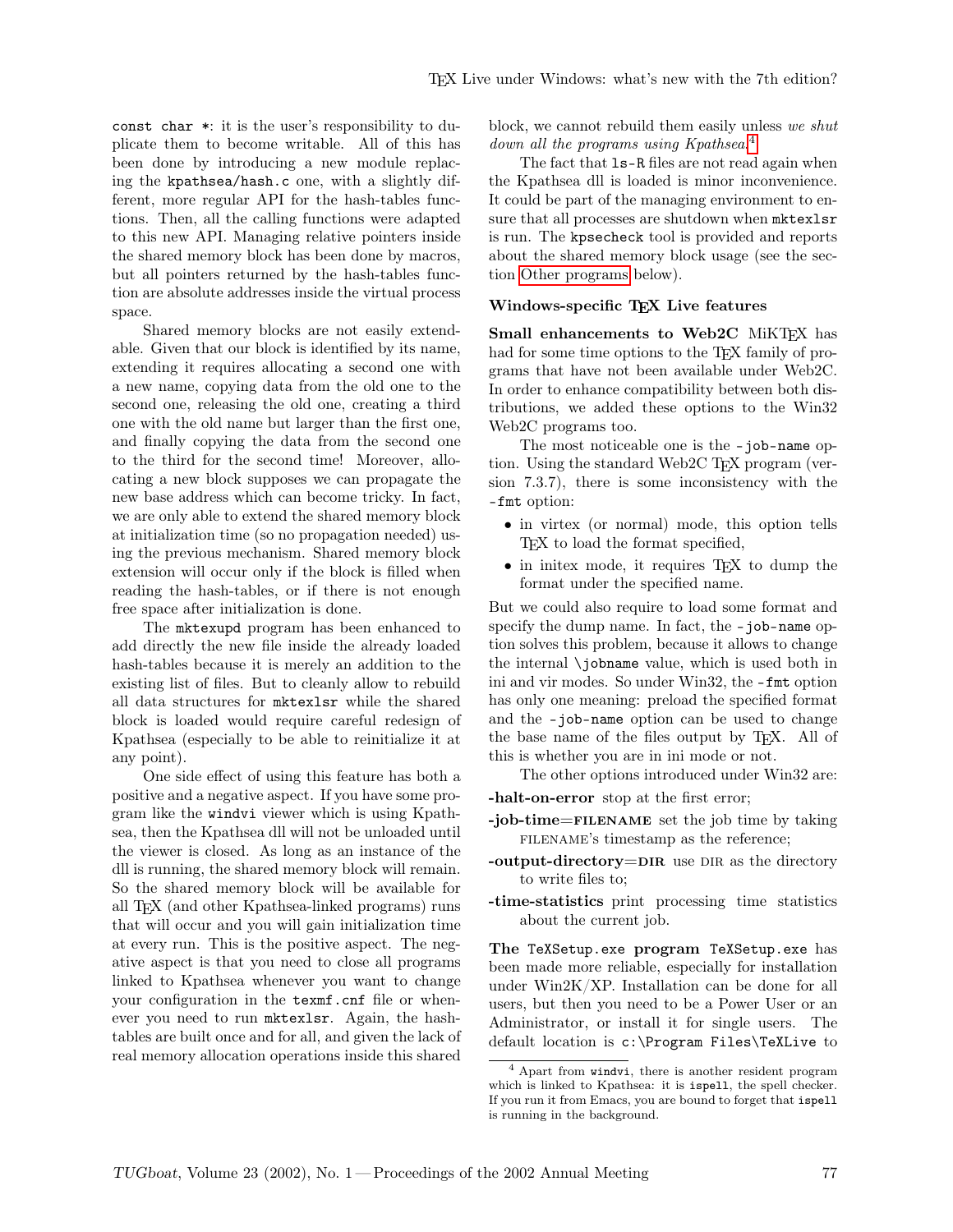be Windows compliant, but installing there can be done only by Power Users or better. If you have only standard rights, you can't install under the c:\Program Files default location but you can install in c:\TeXLive for example.

Win2K/XP rights behaviour may not be very intuitive, especially if you come from the Unix world. Any object rights are inherited from its container object at creation time, except if specified otherwise. The problem with TFX and especially when mktexpk build font files, is that when an object is moved, this object keeps its original rights. So if we apply this rule to mktexpk, the .pk is built by user A in the user temporary directory, so inherits user A's rights, then it is moved in the \$VARTEXMF directory, hoping it will be available for everybody. But the file has kept user A's rights, so another user has no rights to access it. Worse, another user can't even overwrite it: the file is there and is neither accessible neither removable. To overcome this problem, we came up with this solution:

- at setup time, TeXSetup.exe creates the temporary directory c:\Program Files\TeXLive\ temp directory and assigns it full access rights for everybody;
- the TEXMFTEMP variable is assigned the value of the temporary directory;
- at initialization time, Kpathsea substitutes the value of TEXMFTEMP for the standard TEMP value.

This way, all temporary files are created in the TEXMFTEMP directory, so they are given full access rights to everybody. Font files will keep these full access rights when moved to the VARTEXMF directory. That means everybody can remove them too, but this is not a problem since these files will be rebuilt at runtime when they are not available.

TEX Live 7 introduces so-called schemes of installation. Previously, we had collections and packages. In order to make things easier, we can now require that some predefined set of collections and packages be installed. Such a set is called a scheme. We have defined a couple of them: texlivebasic, texlive-recommended, texlive-full for standard texlive distributions of different sizes, but there are also the GUST scheme, the GUTenberg scheme and the XML scheme. What is interesting is that you can run batch installation using this kind of command:

## c:\>TeXSetup --scheme=texlive-full --quick

It is easy to add new schemes by creating a new TPM file in the texmf/tpm/schemes directory. Complete documentation for the TeXSetup.exe program is provided with the TEX Live manual.

<span id="page-4-0"></span>Other programs T<sub>E</sub>X Live holds quite many Perl scripts which are widely used: texexec, texutil, the new updmap (rewritten in Perl for Win32 from the original shell script version), etc. Up to now, you had to have Perl installled to be able to use them. Unfortunately, this is not an ideal solution, since:

- Perl is not a standard part of Windows;
- Perl is not available on the TEX Live CD-ROM because of disk space, although it is available for installation from the Internet as part of the Win32 support packages;
- if Perl is not installed, the scripts are not usable off the CD-ROM.

So with T<sub>EX</sub> Live 7, we decided to compile all the Perl scripts into .exe files using the ActiveState Perl compiler. There are drawbacks in doing this:

- the size of .exe files is quite large, even if the perl56.dll needed to run them is provided in a common bin/win32 TEX Live directory and not included in the .exe compiled file,
- users cannot easily upgrade the Perl scripts, because they would need to be recompiled.

However, this is currently the only way to run those scripts off the CD-ROM on a machine where Perl is not installed.

Another new point with T<sub>EX</sub> Live 7 is the ability to build format files at run time. This was quite easy to setup inside Kpathsea because the mechanism is the same as the one used for fonts: when the requested file is missing, the specified command is run to try to build it. So in this case, we only needed to add the new mktexfmt command which actually behaves like the fmtutil one. The only difference is in the calling sequence:

## c:\>fmtutil --byfmt=latex

versus

## c:\>mktexfmt latex

and also the |mktexfmt| needs to write the path of the generated file to stdout. This mktexfmt command was easy to build out of the fmtutil shell script (Unix) and the fmtutil.exe C program (Win32). There are several benefits in doing this:

- no need to run fmtutil –all at the end of installation anymore (even if it is still done), since format files will be built on demand;
- fewer .bat files for all kinds of formats (those .bat files used to build the format file when it was not found),; for example, you only need to copy tex.exe to mllatex.exe and the command mktexfmt mllatex will be run if the mllatex.fmt format file is not found, provided your fmtutil.cnf file mentions it. Then, the